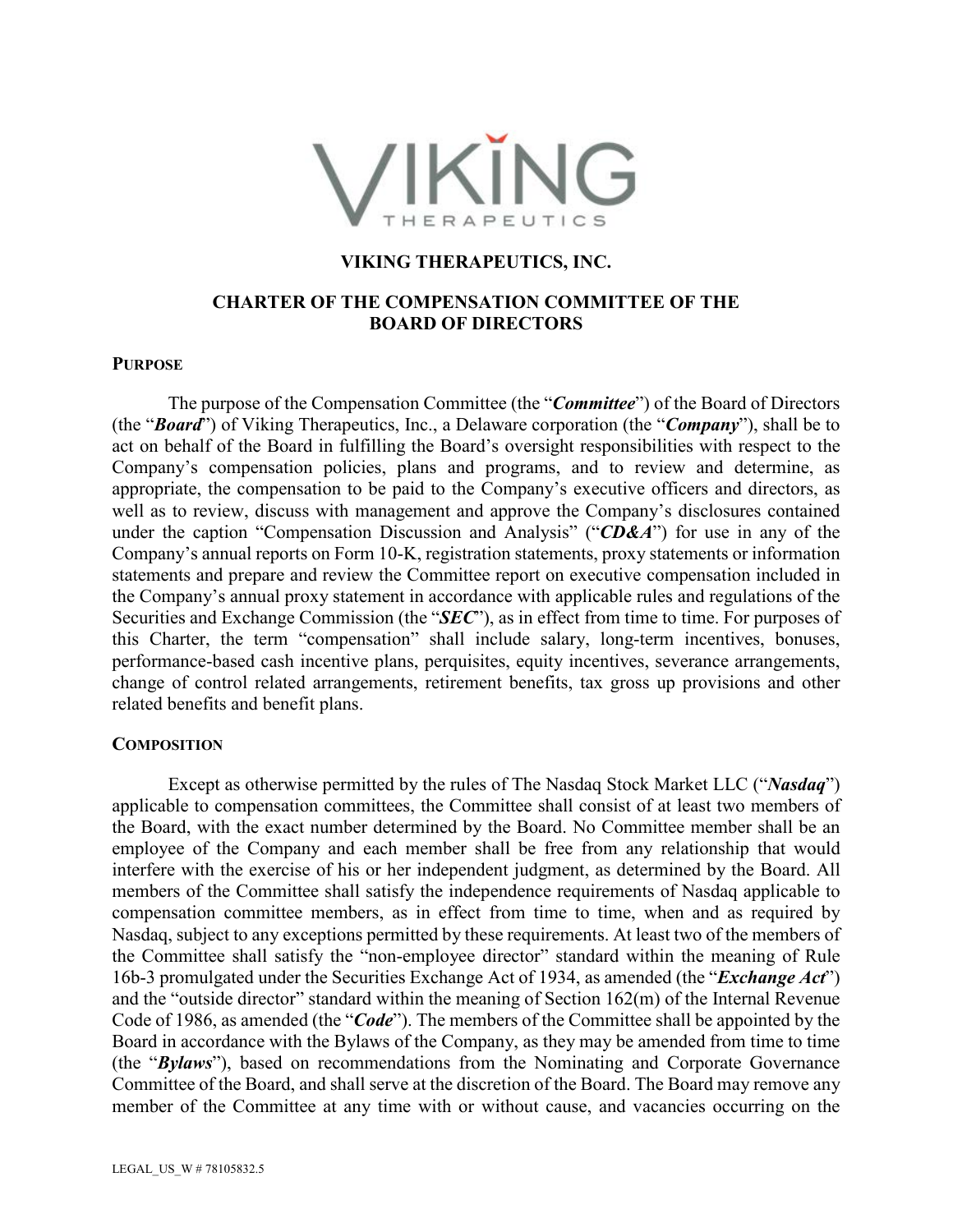Committee shall be filled by the Board. The Chairperson of the Committee (the "*Chairperson*") shall be appointed by the Board and shall preside at all meetings of the Committee. If a Chairperson is not designated or present at a meeting, the members of the Committee may designate a Chairperson by majority vote of the Committee membership.

The Committee members, in agreeing to serve on the Committee pursuant to this Charter, do so in reliance on, among other things, the indemnification agreements between the Company and each member and the provisions of the Company's Certificate of Incorporation, as may be amended from time to time, and the Bylaws, which (1) provide indemnification for their benefit, and (2) provide that, to the fullest extent provided by law, no director shall be liable to the Company or its stockholders for monetary damages for breach of fiduciary duty as a director.

### **MEETINGS AND MINUTES**

The Committee shall hold such regular or special meetings as its members shall deem necessary or appropriate. Special meetings of the Committee may be called by the Chairperson of the Committee or the Chairperson of the Board. The Committee shall have the authority to establish its own rules and procedures for notice and conduct of its meetings so long as they are not inconsistent with any provisions of the Bylaws that are applicable to the Committee. The Chairperson shall prepare and/or approve an agenda in advance of each meeting. A majority of the Committee members constitute a quorum. In addition to the members of the Committee, the other members of the Board, the executive officers and other employees of the Company, as well as outside advisors, may be invited to participate in Committee meetings, or portions thereof. The Committee may act by unanimous written consent (which may include electronic consent) in lieu of a meeting in accordance with the Bylaws, which shall constitute a valid action of the Committee if it has been executed by each Committee member and shows the date of execution.

The Committee shall maintain written minutes of its meetings and copies of its actions by unanimous written consent, and shall cause such minutes and copies of written consents to be filed with the minutes of the meetings of the Board. The minutes of the Committee and actions by unanimous written consent of the Committee members shall be made available to the other members of the Board. The Committee, through the Chairperson, shall report all material activities of the Committee to the Board from time to time, or whenever so requested by the Board.

#### **AUTHORITY**

The Committee has the authority to conduct any investigation appropriate to fulfill its responsibilities. Each member of the Committee shall have full access to all books, records, facilities and personnel of the Company as deemed necessary or appropriate by any member of the Committee to discharge his or her responsibilities hereunder, including human resources, legal counsel or other personnel assisting in the preparation of the CD&A for the Company's filings with the SEC. The Committee shall have the authority, in its sole discretion, to select, retain and obtain, at the expense of the Company, advice and assistance from internal or external legal, accounting or other advisors and consultants. In addition, the Committee shall have sole authority to retain and terminate any compensation consultant to assist in the evaluation of director, chief executive officer or senior executive compensation, including sole authority to approve such consultant's reasonable fees and other retention terms, all at the Company's expense. Other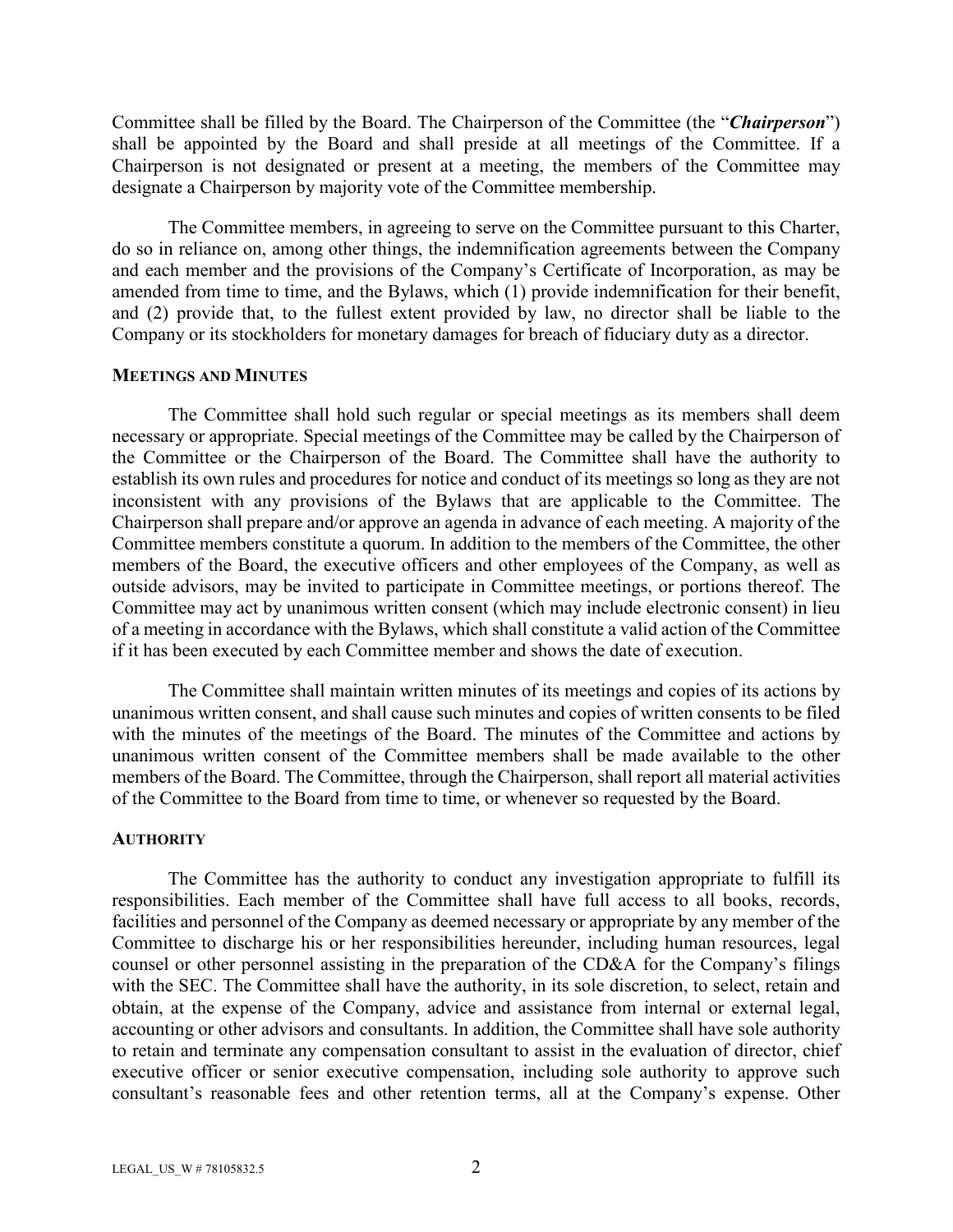reasonable expenditures for external resources that the Committee deems necessary or appropriate in the performance of its duties are permitted, and the Company shall provide for appropriate funding, as determined by the Committee, for payment of reasonable compensation to internal or external legal, accounting or other advisors and consultants retained by the Committee. The Committee shall be directly responsible for the appointment, compensation and oversight of the work of any internal or external legal, accounting or other advisors and consultants retained by the Committee. The Committee shall select an internal or external legal, accounting or other advisor or consultant only after taking into consideration the independence of such internal or external legal, accounting or other advisor or consultant using factors established by law, the rules and regulations of the SEC and the requirements of Nasdaq or the SEC, including without limitation the following factors:

- $\bullet$  the provision of other services to the Company by the person that employs the adviser;
- $\bullet$  the amount of fees received from the Company by the person that employs the adviser, as a percentage of such person's total revenue;
- x the policies and procedures of the person employing the adviser that are designed to prevent conflicts of interest;
- $\bullet$  any business or personal relationship of the adviser with a Committee member;
- any stock of the Company owned by the adviser; and
- any business or personal relationship of the adviser or the person employing the adviser with an executive officer of the Company.

The Committee shall have the authority to delegate any of its responsibilities, along with the authority to take action in relation to such responsibilities, to one or more subcommittees as the Committee may deem appropriate in its sole discretion, including, but not limited to, a subcommittee composed of one or more members of the Board to grant stock awards under the Company's equity incentive plans to persons who are not (a) "Covered Employees" under Section 162(m) of the Code; (b) individuals with respect to whom the Company wishes to comply with Section 162(m) of the Code; or (c) then subject to Section 16 of the Exchange Act. The operation of the Committee shall be subject to the Bylaws and Section 141 of the General Corporation Law of the State of Delaware, each as in effect from time to time. The approval of this Charter by the Board shall be construed as a delegation of authority to the Committee with respect to the responsibilities set forth herein.

## **RESPONSIBILITIES**

The Committee's functions and procedures should remain flexible to most effectively address changing circumstances. To implement the Committee's purposes and policies, the Committee shall have the full power and authority to carry out the following primary responsibilities or to delegate such power and authority to one or more subcommittees of the Committee, and shall be charged with the following duties and responsibilities, with the understanding, however, that the Committee may supplement and, unless prohibited by applicable laws, regulations and rules or the requirements of Nasdaq or the SEC, deviate from these activities as appropriate under the circumstances: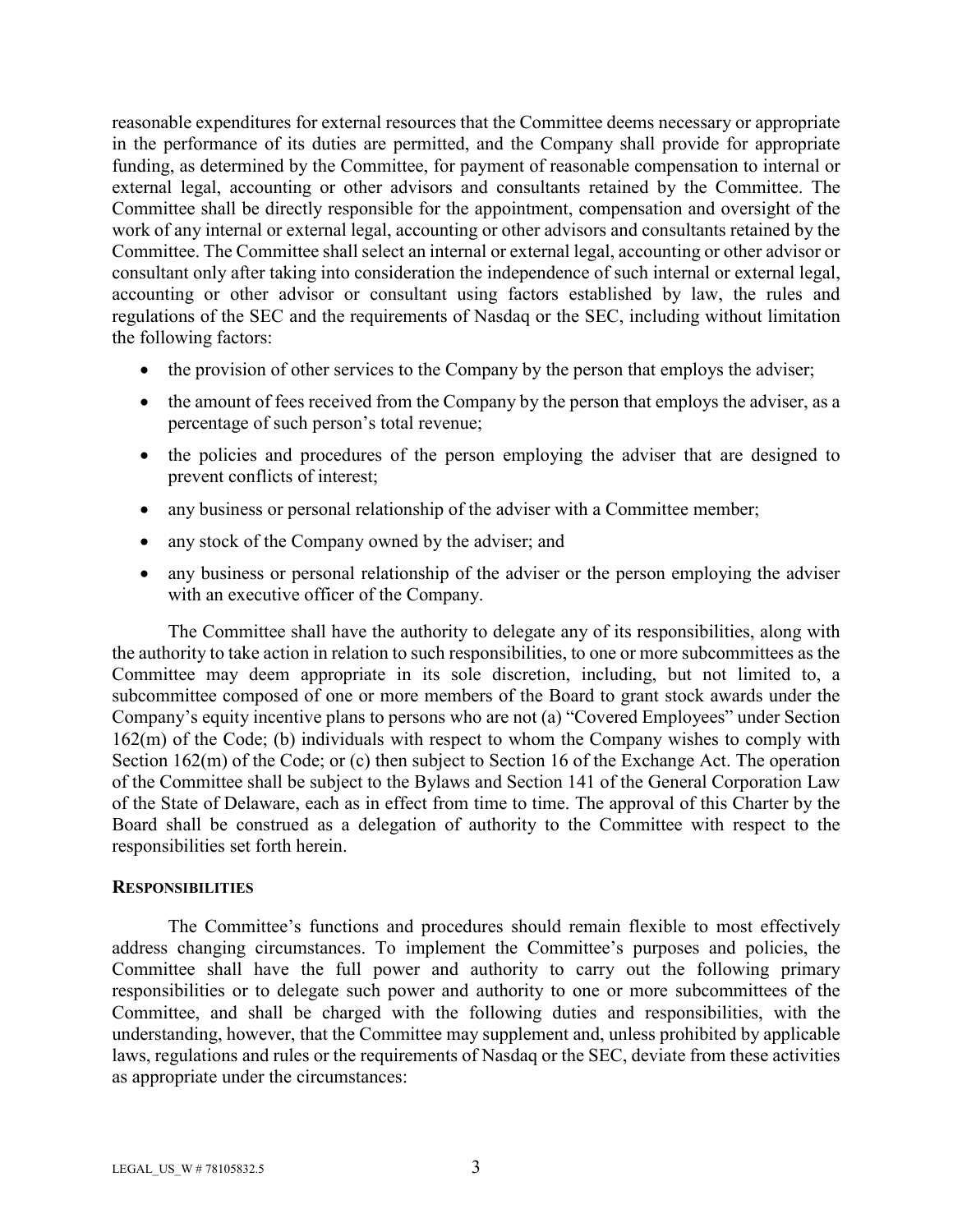1. *Overall Compensation Strategy*. The Committee shall be responsible for reviewing, modifying (as needed) and approving (or, if it deems appropriate, making recommendations to the full Board regarding) the overall compensation strategy and policies for the Company, including, as appropriate:

- reviewing, modifying (as needed) and approving (or, if it deems appropriate, making recommendations to the full Board regarding) corporate performance goals and objectives relevant to the compensation of the Company's executive officers and other senior management, as appropriate;
- evaluating and approving (or, if it deems appropriate, making recommendations to the full Board regarding) the compensation plans and programs advisable for the Company, as well as the modification or termination of existing plans and programs;
- establishing policies with respect to equity compensation arrangements and the timing and pricing of equity awards for newly hired employees, promotions and annual grants for executives and non-executive employees and directors;
- establishing policies for allocating between short-term, long-term and currently paid-out compensation, between cash and non-cash compensation and the factors used in deciding between the various forms of compensation;
- establishing elements of corporate performance for purposes of increasing or decreasing compensation;
- reviewing regional and industry-wide compensation practices and trends to assess the propriety, adequacy and competitiveness of the Company's executive compensation programs among comparable companies in the Company's industry; however, the Committee shall exercise independent judgment in determining the appropriate levels and types of compensation to be paid;
- establishing and periodically assessing the adequacy of non-employee director compensation;
- $\bullet$  reviewing and approving (or, if it deems appropriate, making recommendations to the full Board regarding) the terms of any employment agreements, severance arrangements, change-of-control protections and any other compensatory arrangements (including, without limitation, any material perquisites and any other form of compensation) for the Company's executive officers and other senior management, as appropriate, which includes the ability to amend and terminate such agreements or arrangements;
- considering and, if appropriate, establishing a policy designed to encourage executive officers and directors to acquire and hold a meaningful equity interest in the Company;
- consider and, if determined to be appropriate, make recommendations to the Board regarding adoption of a Company policy regarding recovery of incentive-based compensation that is based on financial information required to be reported under the Exchange Act (or other federal securities laws) following restatement of such financial information; and
- $\bullet$  evaluating the efficacy of the Company's compensation policy and strategy in achieving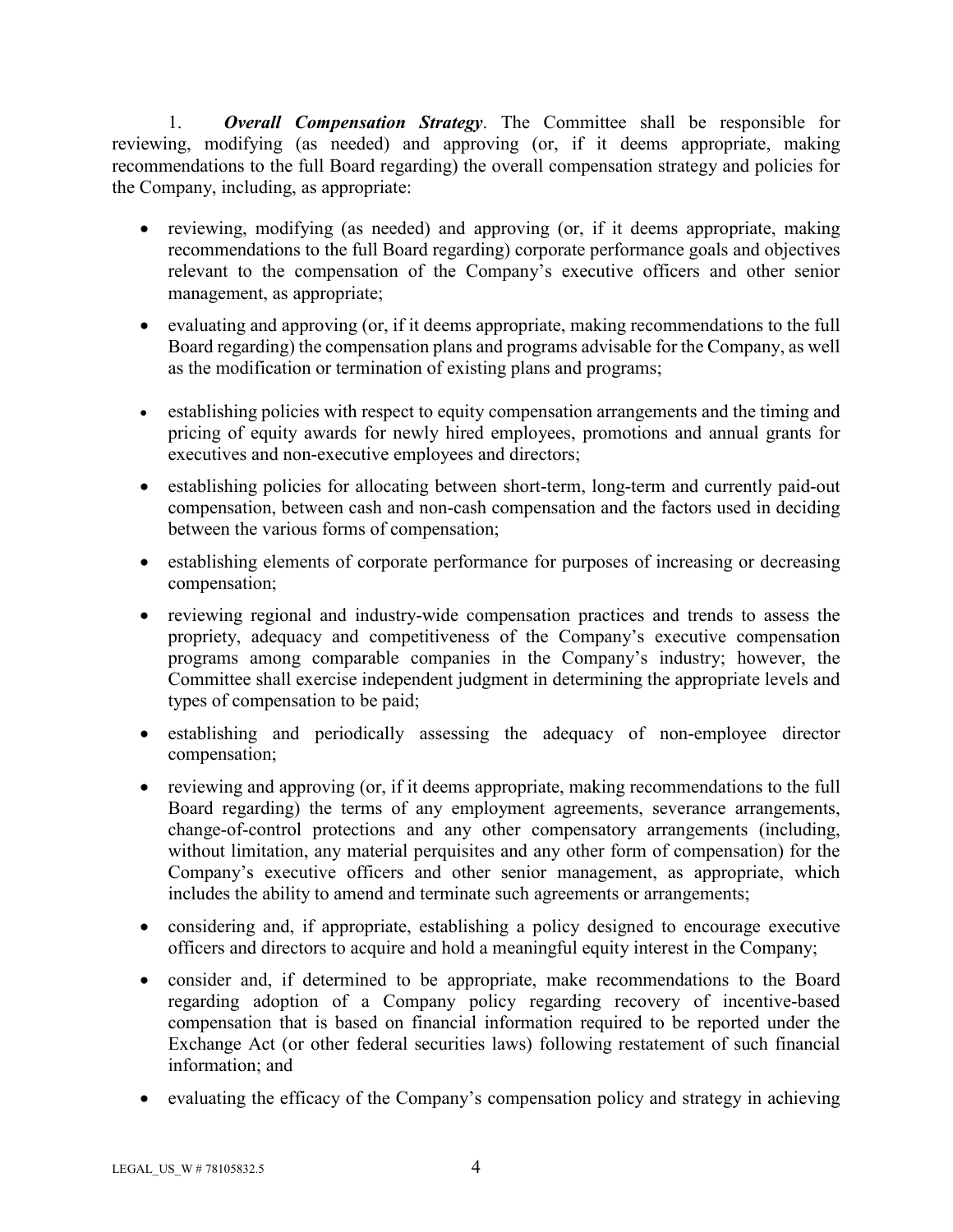expected benefits to the Company and otherwise furthering the Committee's policies.

2. *Review of Executive Officer Performance*. The Committee shall review the performance of the Company's executive officers and other senior management on at least an annual basis.

3. *Compensation of Chief Executive Officer*. The Committee shall determine and approve (or, if it deems appropriate, recommend to the Board for determination and approval) the compensation and other terms of employment of the Company's Chief Executive Officer and shall evaluate the Chief Executive Officer's performance in light of relevant performance goals and objectives, taking into account, among other things, the policies of the Committee and the Chief Executive Officer's performance in:

- fostering a corporate culture that promotes the highest levels of integrity and the highest ethical standards;
- developing and executing the Company's long-term strategic plan and conducting the business of the Company in a manner appropriate to seek to enhance long-term stockholder value;
- achieving any other corporate performance goals and objectives deemed relevant to the Chief Executive Officer, as established by the Committee; and
- achieving the Chief Executive Officer's individual performance goals and objectives established by the Committee.

In determining the long-term incentive component of the Chief Executive Officer's compensation, the Committee shall seek to achieve an appropriate level of risk and reward, taking into consideration the Company's performance and relative stockholder return, the potential benefits and costs to the Company of the award, the value of similar incentive awards given to chief executive officers of comparable companies, the awards given to the Company's Chief Executive Officer in past years, other elements of the Chief Executive Officer's compensation, including total compensation and such other criteria as the Committee deems advisable, including the results of the most recent stockholder advisory vote on executive compensation required by Section 14A of the Exchange Act (the "*Say on Pay Vote*"), if applicable. The Company's Chief Executive Officer may not be present during the voting or deliberations regarding his or her compensation.

4. *Compensation of Other Executive Officers*. The Committee shall review and approve (or, if it deems appropriate, recommend to the Board for determination and approval) the individual and corporate performance goals and objectives of the Company's other executive officers (as that term is defined in Rule 3b-7 of the Exchange Act) and other senior management, as appropriate, that are periodically established. The Committee shall determine and approve (or, if it deems appropriate, recommend to the Board for determination and approval) the compensation and other terms of employment of each such executive officer and other member of senior management, as applicable, taking into consideration the executive officer's or senior manager's success in achieving his or her individual performance goals and objectives and the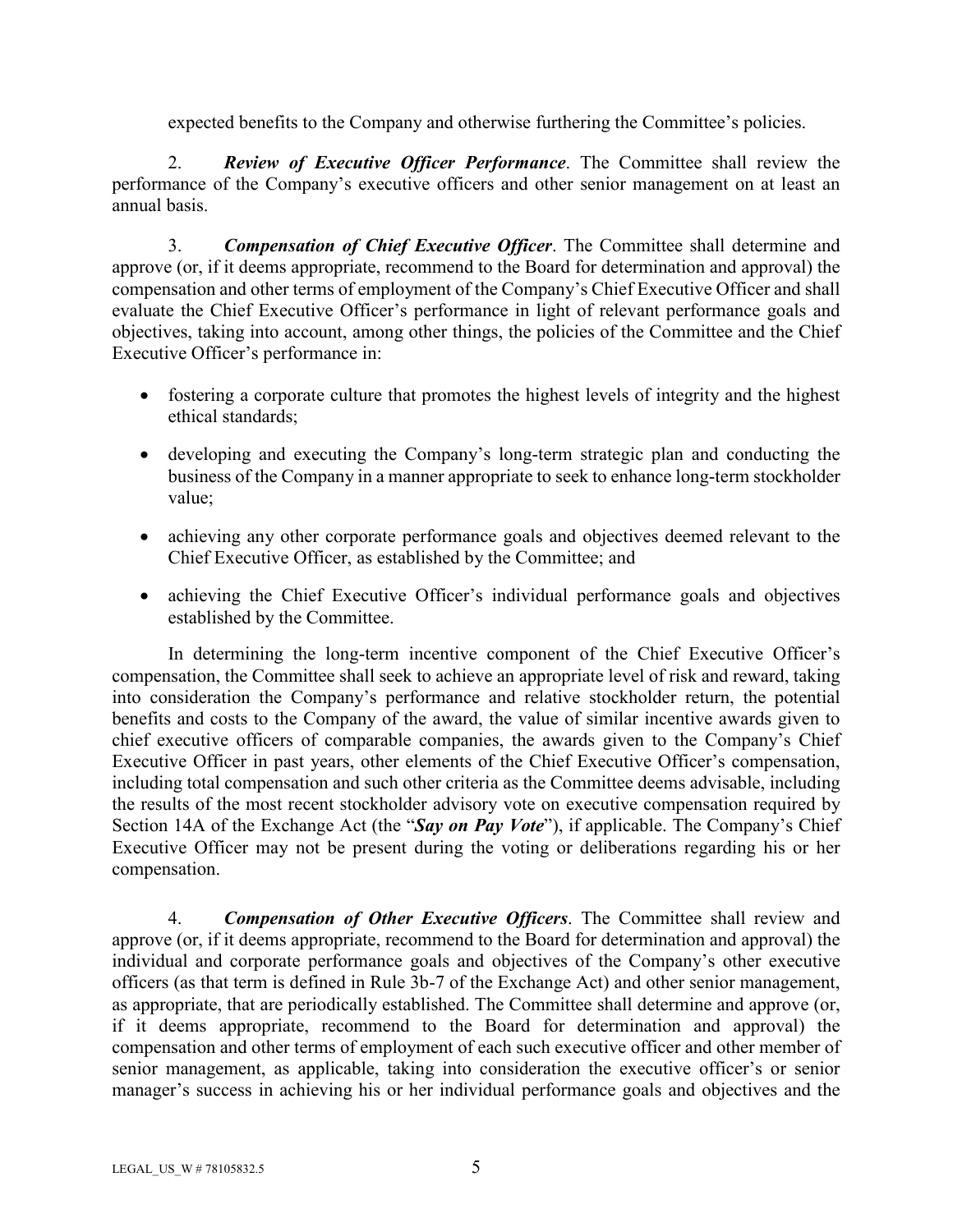corporate performance goals and objectives deemed relevant to the executive officer or senior manager as established by the Committee. In evaluating the compensation of the Company's other executive officers, the Committee shall consider the results of the most recent Say on Pay Vote, if applicable. An executive officer may not be present during the voting or deliberations regarding his or her compensation.

5. *Non-Employee Director Compensation*. The Committee shall review and approve (or if it deems appropriate, make recommendations to the full Board regarding) the type and amount of compensation to be paid or awarded to non-employee members of the Board, including consulting, retainer, Board meeting, committee and committee chairperson fees, equity incentives and any deferred compensation arrangements or similar programs.

6. *Compensation of Employees Generally*. The Committee shall periodically engage in a review of the base compensation levels of all employees of the Company generally.

7. *Administration of Benefit Plans*. The Committee shall review and approve (or, if it deems appropriate, make recommendations to the full Board regarding) the adoption, amendment and termination of the Company's stock option plans, stock appreciation rights plans, pension and profit sharing plans, incentive plans, stock bonus plans, stock purchase plans, bonus plans, deferred compensation plans,  $401(k)$  plans, supplemental retirement plans and similar programs, taking into consideration the results of the most recent Say on Pay Vote, if applicable. The Committee shall oversee the Company's compliance with the requirement under Nasdaq rules that, with limited exceptions, stockholders approve equity compensation plans. Subject to such stockholder approval, or otherwise required by the Exchange Act, the Code or other applicable laws, regulations and rules, the Committee shall have full power and authority to administer these plans, establish guidelines, interpret plan documents, select participants, approve grants and awards, and exercise such other power and authority as may be permitted or required under such plans. The Committee may delegate to one or more officers designated by the Committee the authority to make grants of options and, if permitted under applicable law, stock awards, to eligible individuals other than directors and executive officers; *provided* that the Committee shall have fixed the exercise price or a formula for determining the exercise price for each grant, approved the vesting schedule, authorized any alternative provisions as are necessary or desirable to facilitate legal compliance or to ensure the effectiveness or tax-qualified status of the award under the laws of countries outside the U.S. when grants are made to non-U.S. service providers, approved the form of documentation evidencing each award, and determined the number of shares or the basis for determining such number of shares by position, compensation level or category of personnel. Any officer to whom such authority is delegated must regularly report to the Committee the grants so made.

8. *Risk Management*. The Committee shall be directly responsible for reviewing the Company's incentive compensation arrangements to determine whether they encourage excessive risk-taking, and shall review and discuss at least annually the relationship between the Company's risk management policies and practices and compensation, and evaluate compensation policies and practices that could mitigate any such risk.

9. *Frequency of Say on Pay Vote*. The Committee shall review and recommend to the Board for approval the frequency with which the Company will conduct Say on Pay Votes, taking